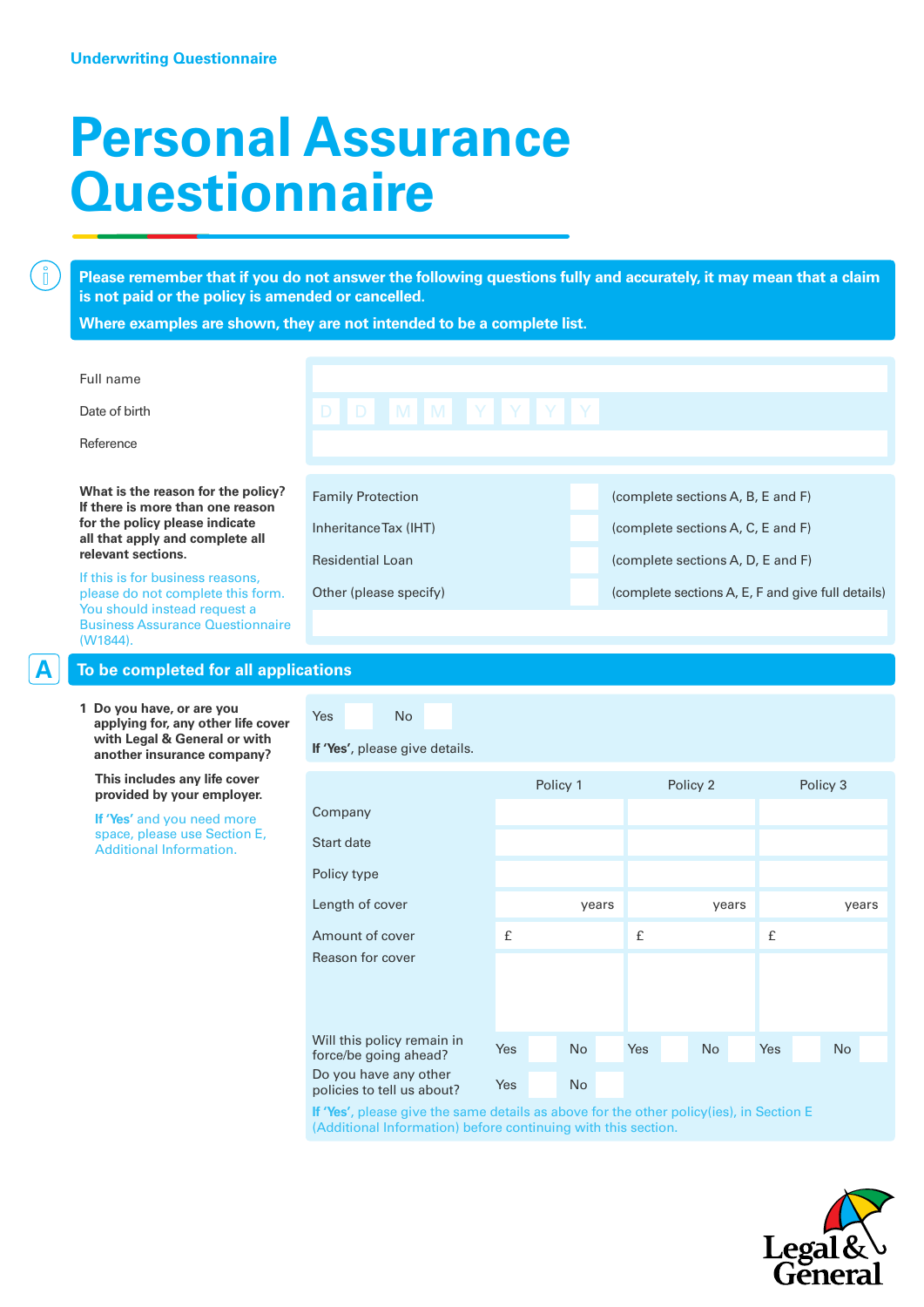| To be completed for all applications - continued                                                                                                                           |                                                                                                                                                                                                                                                                                                                                     |                     |           |  |           |  |           |       |           |
|----------------------------------------------------------------------------------------------------------------------------------------------------------------------------|-------------------------------------------------------------------------------------------------------------------------------------------------------------------------------------------------------------------------------------------------------------------------------------------------------------------------------------|---------------------|-----------|--|-----------|--|-----------|-------|-----------|
| 2 Do you have, or are you<br>applying for, any other critical<br>illness with Legal & General<br>or with another insurance                                                 | <b>Yes</b><br><b>No</b><br>If 'Yes', please give details.                                                                                                                                                                                                                                                                           |                     |           |  |           |  |           |       |           |
| company?<br>If 'Yes' and you need more                                                                                                                                     |                                                                                                                                                                                                                                                                                                                                     | Policy 1            |           |  | Policy 3  |  |           |       |           |
| space, please use Section E,                                                                                                                                               | Company                                                                                                                                                                                                                                                                                                                             |                     |           |  |           |  |           |       |           |
| <b>Additional Information.</b>                                                                                                                                             | Start date                                                                                                                                                                                                                                                                                                                          |                     |           |  |           |  |           |       |           |
|                                                                                                                                                                            | Policy type                                                                                                                                                                                                                                                                                                                         |                     |           |  |           |  |           |       |           |
|                                                                                                                                                                            | Length of cover                                                                                                                                                                                                                                                                                                                     |                     | years     |  |           |  | years     | years |           |
|                                                                                                                                                                            | Amount of cover                                                                                                                                                                                                                                                                                                                     | £                   |           |  | £         |  |           | £     |           |
|                                                                                                                                                                            | Reason for cover                                                                                                                                                                                                                                                                                                                    |                     |           |  |           |  |           |       |           |
|                                                                                                                                                                            | Will this policy remain in<br>force/be going ahead?                                                                                                                                                                                                                                                                                 | Yes                 | <b>No</b> |  | Yes       |  | <b>No</b> | Yes   | <b>No</b> |
|                                                                                                                                                                            | Do you have any other<br>policies to tell us about?                                                                                                                                                                                                                                                                                 | Yes                 | <b>No</b> |  |           |  |           |       |           |
|                                                                                                                                                                            | If 'Yes', please give the same details as above for the other policy(ies), in Section E<br>(Additional Information) before continuing with this section.                                                                                                                                                                            |                     |           |  |           |  |           |       |           |
| 3 Please give details of your<br>gross annual earned income                                                                                                                | Current year - Earned income                                                                                                                                                                                                                                                                                                        | £                   |           |  |           |  |           |       |           |
| for the last three years.                                                                                                                                                  | Last year - Earned income                                                                                                                                                                                                                                                                                                           | £                   |           |  |           |  |           |       |           |
| Do not include any unearned<br>income, such as investment<br>income.                                                                                                       | Previous year - Earned income £                                                                                                                                                                                                                                                                                                     |                     |           |  |           |  |           |       |           |
|                                                                                                                                                                            | If you are self employed, a partner within a partnership or a member of a Limited Liability<br>Partnership and you do not pay tax under PAYE, then declare net taxable earnings.<br>If your earned income for the current year is less than £10,000, please continue with question 4<br>otherwise please go straight to question 5. |                     |           |  |           |  |           |       |           |
| 4 Please give details of all other                                                                                                                                         | Current year - Earned income                                                                                                                                                                                                                                                                                                        | £                   |           |  |           |  |           |       |           |
| household gross annual<br>earned income for the last                                                                                                                       | Last year - Earned income                                                                                                                                                                                                                                                                                                           | £                   |           |  |           |  |           |       |           |
| three years.                                                                                                                                                               | <b>Previous year</b> – Earned income £                                                                                                                                                                                                                                                                                              |                     |           |  |           |  |           |       |           |
| 5 What is the total value of your<br>net assets?                                                                                                                           | $\pounds$                                                                                                                                                                                                                                                                                                                           |                     |           |  |           |  |           |       |           |
|                                                                                                                                                                            | 'Net assets' are your total assets (for example house, car, shares), less your total liabilities<br>(for example mortgage, outstanding debt). Where examples are shown, they are not intended<br>to be a complete list.                                                                                                             |                     |           |  |           |  |           |       |           |
| 6 Have you been investigated,<br>arrested, charged, convicted                                                                                                              | Investigated                                                                                                                                                                                                                                                                                                                        |                     | Arrested  |  |           |  | Charged   |       |           |
| or do you have a prosecution<br>pending for any of the following?                                                                                                          | Convicted                                                                                                                                                                                                                                                                                                                           | Prosecution pending |           |  | <b>No</b> |  |           |       |           |
| <b>Bribery, Corruption,</b><br><b>Counterfeiting, Embezzlement,</b><br>Fraud, Money laundering,<br>Tax evasion.<br>Please ignore any conviction<br>that is spent under the | If you have been investigated, arrested or charged, please give details:                                                                                                                                                                                                                                                            |                     |           |  |           |  |           |       |           |
| Rehabilitation of Offenders Act.<br>Please tick only one answer.                                                                                                           |                                                                                                                                                                                                                                                                                                                                     |                     |           |  |           |  |           |       |           |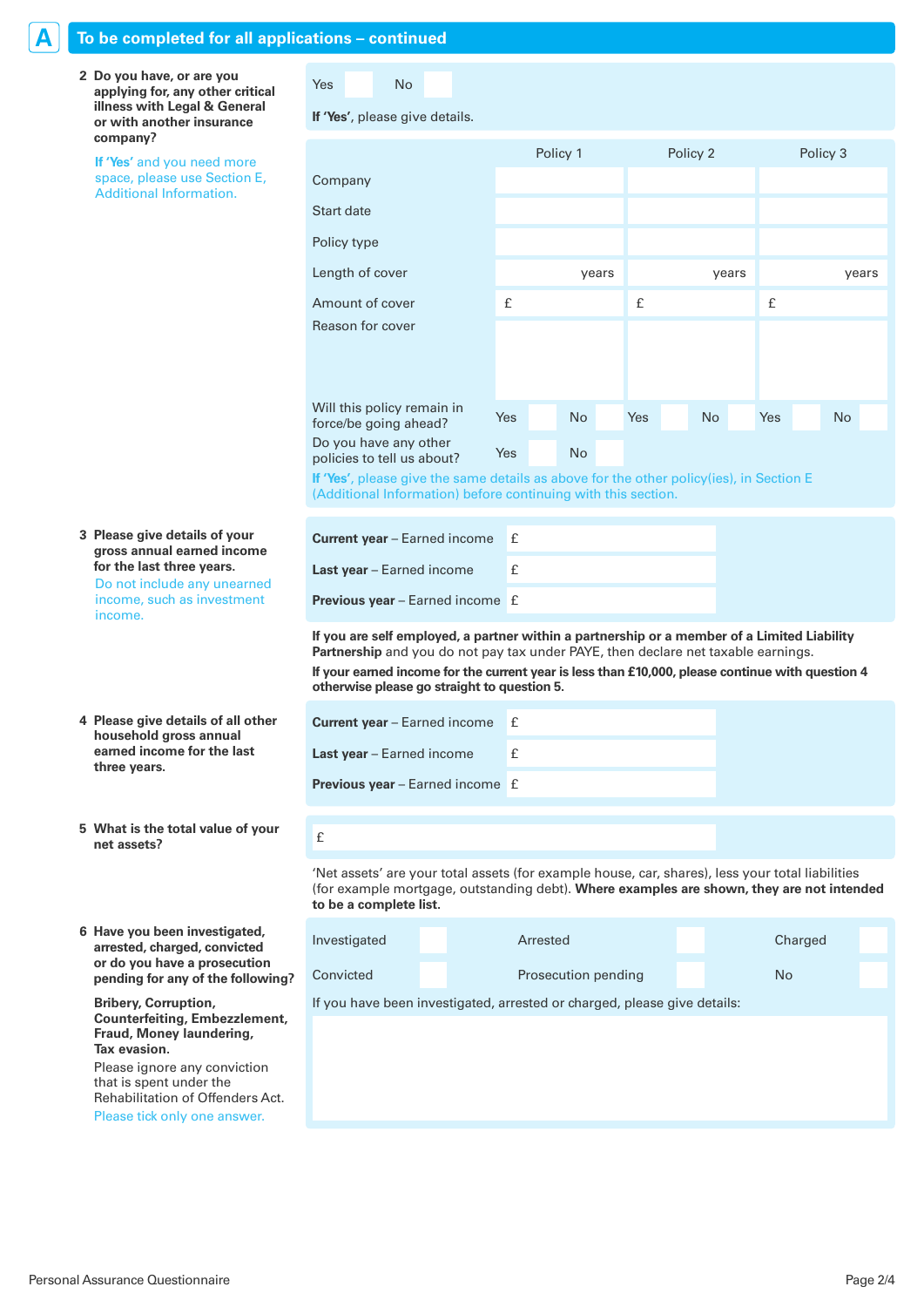| Β | <b>Family protection</b>                                                                                    |                                                                                                                                           |                        |            |               |                             |      |
|---|-------------------------------------------------------------------------------------------------------------|-------------------------------------------------------------------------------------------------------------------------------------------|------------------------|------------|---------------|-----------------------------|------|
|   | 7 What is the total value of your<br>liabilities?                                                           | £                                                                                                                                         |                        |            |               |                             |      |
|   | 8 Please give details of the number<br>of dependants you have and their<br>relationship to you.             |                                                                                                                                           |                        |            |               |                             |      |
|   | If you need space for more<br>dependants, please use Section<br>E, Additional Information.                  |                                                                                                                                           |                        |            |               |                             |      |
|   | 9 If this application is required to<br>cover a liability for Inheritance<br>Tax, then please tick the box. | <b>Inheritance Tax</b>                                                                                                                    |                        |            |               |                             |      |
|   | <b>Inheritance tax provision</b>                                                                            |                                                                                                                                           |                        |            |               |                             |      |
|   | 10 Please give details of the<br><b>Inheritance Tax liability</b><br>and reliefs.                           | Estimated Inheritance Tax liability.                                                                                                      |                        | £          |               |                             |      |
|   |                                                                                                             | How was your liability calculated?                                                                                                        |                        |            |               |                             |      |
|   |                                                                                                             | Please state all reliefs, if any, that<br>will be available for mitigation of<br>Inheritance Tax.<br>For example business property relief |                        |            |               |                             |      |
|   |                                                                                                             | or agricultural property relief.<br>Is this policy required to cover the                                                                  |                        |            |               |                             |      |
|   |                                                                                                             | Inheritance Tax in respect of a gift?                                                                                                     |                        | <b>Yes</b> | No            |                             |      |
|   |                                                                                                             | If 'Yes', please give the date and value of the gift.                                                                                     |                        |            |               |                             |      |
|   |                                                                                                             |                                                                                                                                           |                        |            |               |                             |      |
|   |                                                                                                             |                                                                                                                                           |                        |            |               |                             |      |
|   | <b>Private residential loan cover</b>                                                                       |                                                                                                                                           |                        |            |               |                             |      |
|   | 11 Please give details of the<br>mortgage(s) or loan(s) to<br>which the protection applies.                 | What is this mortgage<br>or loan being used to<br>purchase?                                                                               | Main private residence |            |               | Home improvement            |      |
|   |                                                                                                             | If 'Other', please give details:                                                                                                          | Buy to Let property    |            |               |                             |      |
|   |                                                                                                             |                                                                                                                                           |                        |            |               |                             |      |
|   |                                                                                                             | Name(s) of lender(s)                                                                                                                      |                        |            |               |                             |      |
|   |                                                                                                             | Name(s) of borrower(s)                                                                                                                    |                        |            |               |                             |      |
|   |                                                                                                             | Mortgage/loan amount                                                                                                                      | $\pounds$              |            |               |                             |      |
|   |                                                                                                             | Mortgage/loan term                                                                                                                        | years                  |            | Interest rate |                             | $\%$ |
|   |                                                                                                             | Type of mortgate or loan:                                                                                                                 | New or remortgage      |            |               | <b>Existing arrangement</b> |      |
|   |                                                                                                             | Repayment basis:                                                                                                                          | Interest only          |            |               | Capital and interest        |      |
|   |                                                                                                             | If 'Other', please give details:                                                                                                          |                        |            |               |                             |      |
|   |                                                                                                             |                                                                                                                                           |                        |            |               |                             |      |
|   |                                                                                                             | Are any other policies being taken                                                                                                        |                        | Yes        | No            |                             |      |
|   |                                                                                                             | out to cover this mortgage or loan?<br>If 'Yes', please give details:                                                                     |                        |            |               |                             |      |